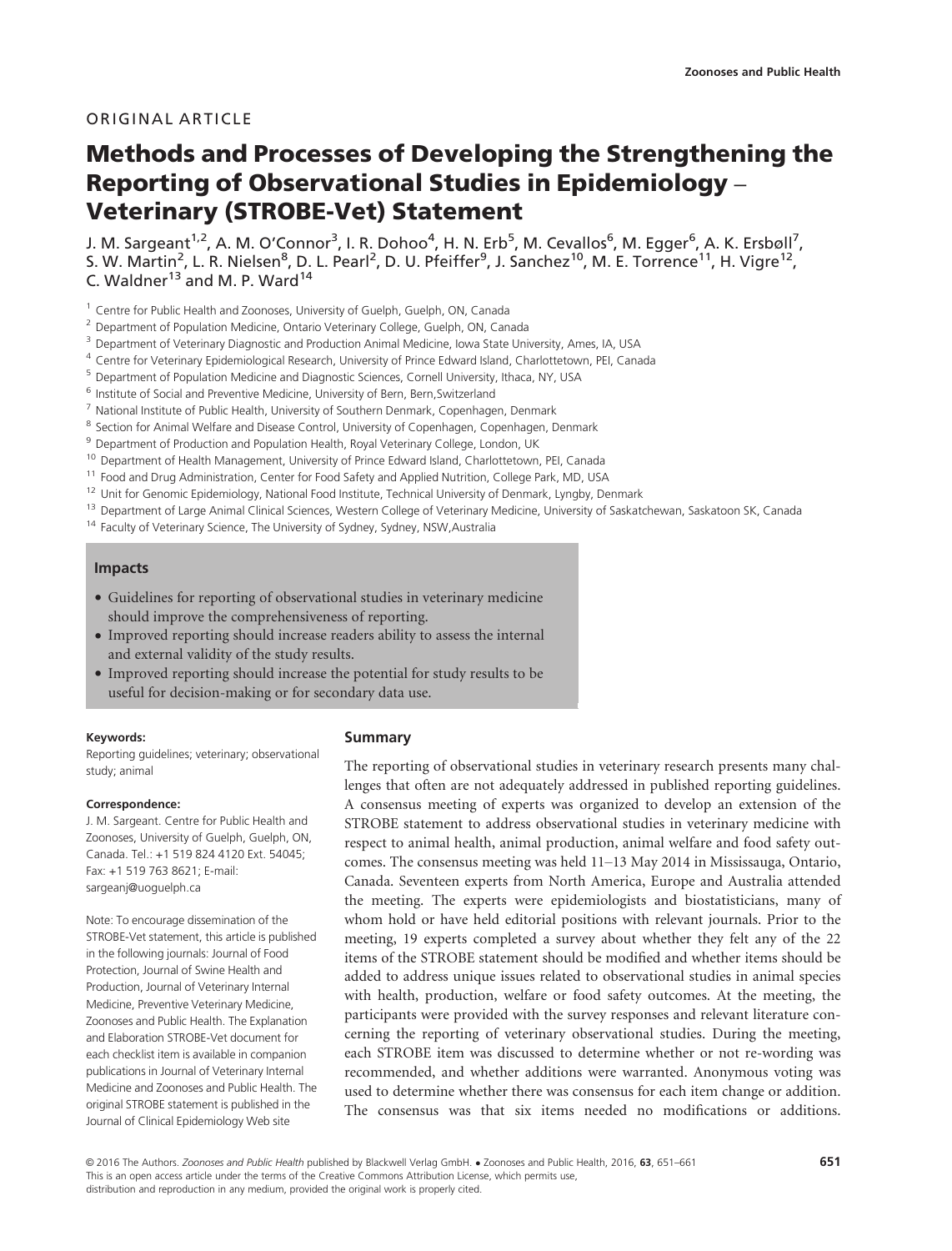[\(http://www.jclinepi.com\)](http://www.jclinepi.com), Annals of Internal Medicine, BMJ, Bulletin of the World Health Organization, Epidemiology, The Lancet, PLoS Medicine, and Preventive Medicine. The authors jointly own the copyright of this article. Received for publication January 10, 2016

doi: 10.1111/zph.12314

Modifications or additions were made to the STROBE items numbered as follows: 1 (title and abstract), 3 (objectives), 5 (setting), 6 (participants), 7 (variables), 8 (data sources/measurement), 9 (bias), 10 (study size), 12 (statistical methods), 13 (participants), 14 (descriptive data), 15 (outcome data), 16 (main results), 17 (other analyses), 19 (limitations) and 22 (funding). Published literature was not always available to support modification to, or inclusion of, an item. The methods and processes used in the development of this statement were similar to those used for other extensions of the STROBE statement. The use of this extension to the STROBE statement should improve the reporting of observational studies in veterinary research related to animal health, production, welfare or food safety outcomes by recognizing the unique features of observational studies involving food-producing and companion animals, products of animal origin, aquaculture and wildlife.

# Introduction

Observational studies are a common methodological approach in veterinary research and have been used to estimate the frequency of a disease or condition, test hypotheses, generate new hypotheses or generate data suitable as input for systematic reviews and meta-analyses, risk assessments and other data-dependent models, such as mathematical and simulated disease models. Thus, observational studies may be used to estimate the prevalence or incidence of a condition, to investigate the distribution of conditions in time and space, to explore risk factors and compare management options, to create explanatory models or to evaluate diagnostic test accuracy. Comprehensive and transparent reporting of an observational study's design, execution and results is essential for the interpretation of the research in terms of evaluating its applicability for the reader and its potential for bias and for the data to be used as input for other studies, such as meta-analyses and risk assessments. The peer-review process also benefits from guidelines describing appropriate reporting. In human health care, inadequacies in reporting of key information in observational studies have been documented (Tooth et al., 2005; Groenwold et al., 2008; Papathanasiou and Zintzaras, 2010). Although there is less documented empirical evidence of deficiencies in reporting observational studies in veterinary medicine, the absence of evidence is not evidence of absence. Indeed, some evidence of inadequate reporting exists in the literature on pre-harvest food safety (Sargeant et al., 2011).

The STROBE statement ([www.strobe-statement.org](http://www.strobe-statement.org)) was developed to provide guidance for the reporting of observational studies related to human health. It consists of a 22-item checklist that is accompanied by a document describing the development of the STROBE statement (von Elm et al., 2007) and an elaboration document that provides explanations of each item, as well as examples of complete reporting of each item (Vandenbroucke et al., 2007). The STROBE guidelines focus on cohort, case–control and cross-sectional studies of aspects of human medicine and public health, although many of the principles also apply to other observational study designs, such as hybrid designs or ecological studies. The STROBE statement has been modified for use in specific content areas within epidemiology, including genetic-association studies (STREGA) (Little et al., 2009), molecular epidemiology (STROBE-ME) (Gallo et al., 2012) and molecular epidemiology for infectious diseases (STROME-ID) (Field et al., 2014).

There are some nuances of conducting and reporting studies in animal populations that are unique from other areas of epidemiology (Sargeant and O'Connor, 2014). Thus, the CONsolidated Standards Of Reporting Trials (CONSORT) statement for reporting randomized controlled trials in human medicine (Moher et al., 2001) was previously modified for use in veterinary medicine. The result was the creation and publication of the reporting guidelines for randomized controlled trials for livestock and food safety (REFLECT) statement (O'Connor et al., 2010; Sargeant et al., 2010). Similarly, while the STROBE statement and the accompanying elaboration document provide an excellent resource for conducting, reporting and reading observational studies, modifications to address specific issues in veterinary medicine will increase its applicability in this field (Sargeant and O'Connor, 2014).

Here, we describe the methods and processes used to develop an extension of the STROBE statement that forms the basis for the standardized reporting guidelines for observational studies in veterinary medicine (STROBE-Vet). As a separate companion paper, the STROBE-Vet explanation and elaboration document (O'Connor et al., 2016a,b) provides the methodological background for the items contained in the STROBE-Vet statement, as well as illustrative examples of appropriate reporting. We strongly recommend that the STROBE-Vet checklist be used in conjunction with the explanation and elaboration document for all observational studies related to animal health, production, welfare or food safety outcomes.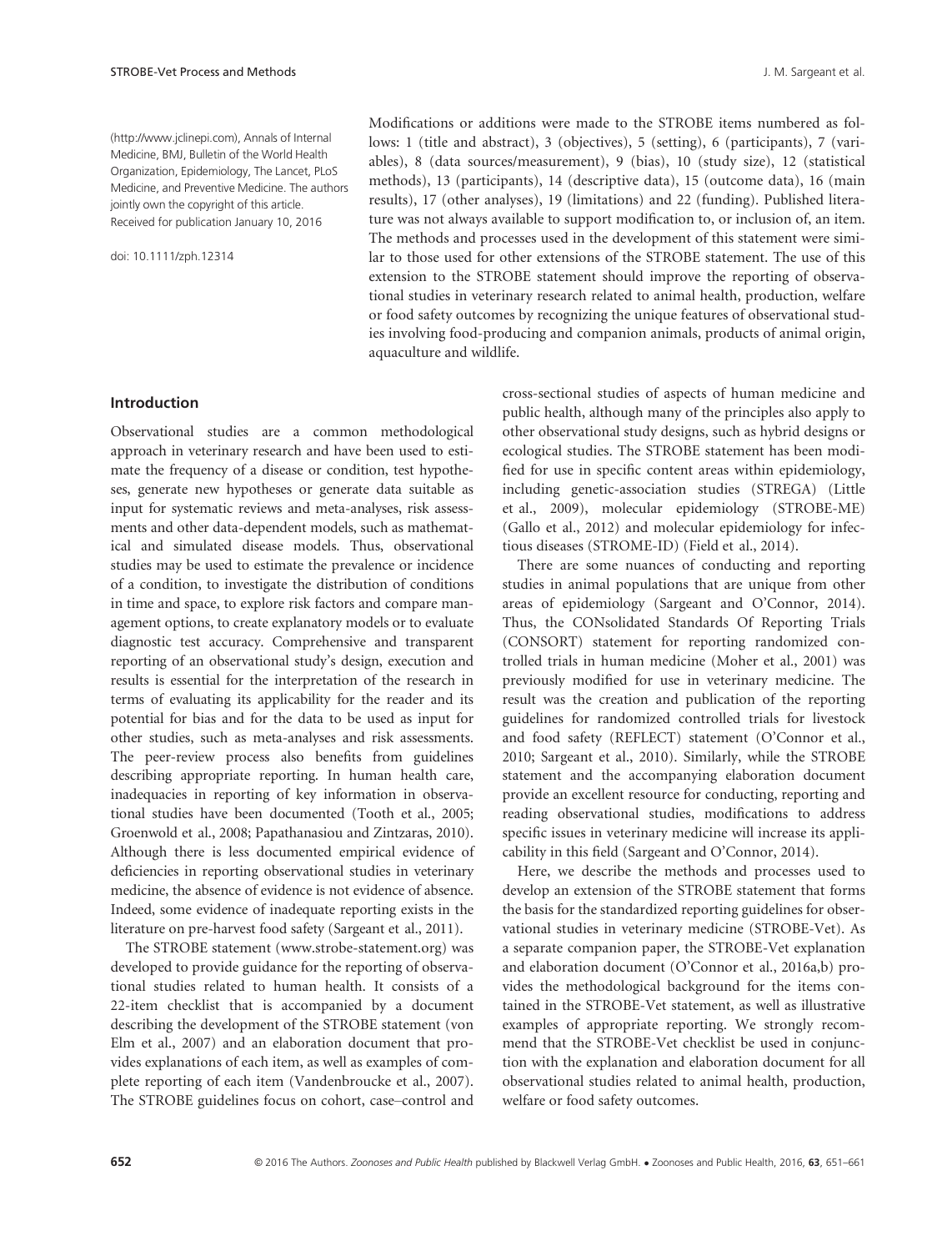## Methods

The process for extending reporting-guideline statements (e.g. STROBE and CONSORT) to meet the specific needs of individual disciplines has been documented (Boutron et al., 2008; Moher et al., 2010). We used these reports to design the approach used for developing the statement reported herein.

#### Steering committee

A steering committee was responsible for the development of the revised veterinary extension of the STROBE statement. This group, comprised of four members (co-authors JMS, AMOC, HNE and IRD), first met to discuss the idea in December 2012. The committee agreed to explore the need for modifying the original STROBE statement and to use the approach reported previously as a guideline for the modification (Moher et al., 2010). The committee secured funding for the project, identified potential participants, invited the potential participants to attend a consensus meeting, organized the meeting and was responsible for subsequent steps involved in preparation and publication of the papers as detailed below.

#### Funding

Funding was required to cover the costs of the consensus meeting (e.g. travel, accommodations and meeting rooms). The decision was made by the steering committee not to seek funding from pharmaceutical or biological companies commonly associated with veterinary research. Efforts to obtain funding were limited to not-for-profit non-government organizations, academic institutions and a publishing company. Funding was received from the Canadian Association for Veterinary Epidemiology and Preventive Medicine (CAVEPM), the Centre for Veterinary Epidemiology (CVER) at the University of Prince Edward Island, the Centre for Public Health and Zoonoses (CPHAZ) at the University of Guelph, Iowa State University, Cornell University and the publishing company VER Inc, Prince Edward Island, Canada. Sufficient funds were obtained to pay for all local expenses for the participants at the consensus meeting. Funds to cover travel costs for participants were not obtained; therefore, in general, participants fully funded their own travel and the sources of these funds were not identified.

#### Identification of participants

The committee's aim was to bring together a group of experts familiar with the design, conduct and statistical analysis of observational studies concerning animal health,

production, welfare and food safety. Another aim was to include researchers with experience in a wide variety of areas, including food-animal production, companion animal medicine, veterinary public health and food safety. Representation from multiple countries was sought, with an effort to include several participants with relevant editorial experience.

The steering committee decided to limit the size of the meeting to approximately 20 participants, including the four committee members. The size limitation was based on funding and the need for a group size that facilitated interaction and active discussion. The steering committee identified experts for invitation based on areas of expertise (many with multiple areas) and geographic locations. Invitations to attend the meeting were sent via email by JMS to the first 20 individuals on the list. The email invitation requested that individuals wishing to participate commit to (i) completing a pre-meeting survey to determine whether modifications to the checklist items of the STROBE statement seemed necessary for veterinary medicine, and if so, to suggest appropriate modifications; (ii) attending a consensus meeting in Mississauga, Canada; and (iii) selffunding their travel to that meeting. If an initial invitation was declined, an alternative individual with similar expertise and from the same geographic region was contacted using the same email invitation.

The steering committee also contacted the authors of the original STROBE statement papers to inform them of our interest in modifying the STROBE statement and to solicit support for, and participation in, the initiative.

### Identification of specific issues

Using the approach described previously (Moher et al., 2010), a survey was sent to the invitees soliciting input on each checklist item in the STROBE statement to improve relevance to observational studies related to animal health, production, welfare and food safety. The intent of this survey was to guide discussion at the consensus meeting; thus, human ethics approval was not required. The survey was sent by email as a spreadsheet attachment to the invitees, as well as to individuals who were invited, but were unable to attend the meeting and had indicated that they still wished to provide input by completing the survey. The survey included the 22 items of the STROBE statement and asked the respondents to indicate whether each item should be modified (yes/no), and if yes, to describe the modifications that the respondent felt would be appropriate. At the end of each section (Abstract, Introduction, Methods, Results, Discussion and Conclusion), space was provided for the respondents to propose additional items of relevance for reporting on studies related to animal health, production, welfare or food safety.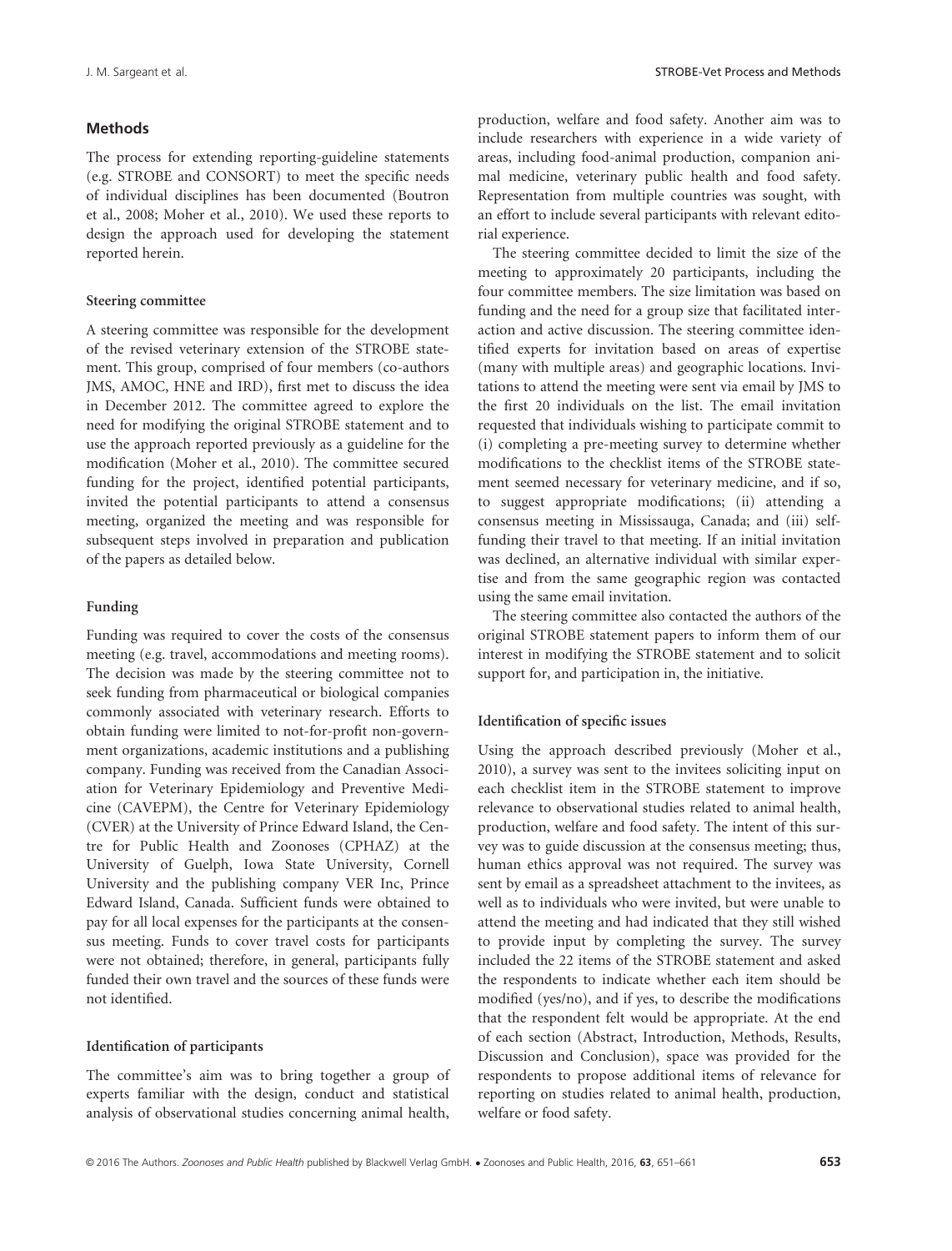After the surveys were returned, the responses for each checklist item were anonymously compiled.

#### The consensus meeting

A 2 1/2-day consensus meeting was held on 11–13 May 2014 in Mississauga, Ontario, Canada, with a total of 17 participants from Australia, Canada, Denmark, the United Kingdom and the United States of America, as well as two assistants for logistical support and documentation. Prior to the meeting, participants were provided with an electronic copy of the STROBE statement (von Elm et al., 2007) and its elaboration document (Vandenbroucke et al., 2007), as well as the results of the survey. At the meeting, participants were provided with the same materials in printed form.

The meeting began with an evening session consisting of introductions, an overview presentation on reporting guidelines in general and their relevance to veterinary medicine and a discussion of the format for the meeting, the scope of the initiative and the expectations of the participants in the guideline-development process. This included a discussion and vote on the approach that would be used to reach consensus. To facilitate confidential voting and recording of the voting results throughout the meeting, electronic remote voting devices were used. Three voting criteria were discussed as indicators of consensus: unanimous agreement among the 17 experts minus 2 (88%), minus 3 (82%) or minus 5 (70%). The participants agreed that a unanimous vote minus three persons would be required for consensus. In some instances, experts would leave the room for brief periods. In this case, at least 16 experts had to participate in each vote, with unanimous vote minus three still defining consensus.

At the start of the first full day of discussion, two of the authors (Myriam Cevallos and Matthias Egger) of the STROBE statement papers attended by teleconference. They provided an overview of the process for developing the STROBE statement, common uses and misuses, and a discussion of STROBE statement extensions.

For the remainder of the meeting, the following approach was used for the STROBE statement checklist items 1 through 22. Initially, the moderator described the item, the key elements of that item as presented in the STROBE elaboration document and the suggestions from the pre-meeting survey for modifying that item. The discussion sessions were moderated alternately by one of two members of the steering committee (JMS and AMOC). The moderator facilitated a group discussion of the key elements, including a discussion as to whether the proposed modifications should result in modification of the wording of the STROBE item. Following the discussion, participants (including both moderators) voted to accept or reject the

modifications to the wording of the statement item. If there were no modifications proposed, the vote was to accept the item as originally written. If an item received sufficient votes to indicate consensus, it was accepted. If the item did not receive a consensus vote, it was tabled for further discussion at the end of the meeting. After the completion of voting on each item, a discussion of the key elements that should be considered within the elaboration document occurred. Participants were also asked to provide written suggestions for discussion points to include in the elaboration document. Two non-voting assistants served as record keepers to record the results of the voting, take notes of the discussion and collect additional written suggestions on each item from the participants.

#### Preparation of reporting guidelines

After the meeting, the steering committee compiled a draft report of the meeting that included the proposed modifications to the STROBE statement, a summary of the suggestions for the elaboration document and a request for feedback from the participants. The steering committee collated the comments and suggested revisions, and developed the modified STROBE statement for observational studies in veterinary medicine related to animal health, production, welfare or food safety outcomes. A draft of the STROBE-Vet statement was previewed by graduate students (see details in the Results section). A draft of the elaboration document was then prepared by the steering committee and circulated among the participants for input.

## Results

In total, 23 experts were invited to participate in the consensus meeting and 14 accepted, although one invitee was subsequently unable to attend. The nine individuals who declined had other commitments, including teaching obligations during the time of the consensus meeting. All four of the steering committee members attended for a total of 17 participants. The methodological expertise of the participants included epidemiology, statistics, systematic review and meta-analysis, and risk assessment, with content expertise in food safety, health, production and welfare in foodproducing, companion/recreation animals (e.g. dogs, cats and horses), aquaculture and wildlife. The group was comprised of seven individuals working in Canada, five from the United States, four from Europe and one from Australia. There were 13 academicians, three emeritus academicians and one government employee. Members of the STROBE group were consulted throughout the process, and two members (Myriam Cevallos and Matthias Egger) participated in the first morning of the consensus meeting.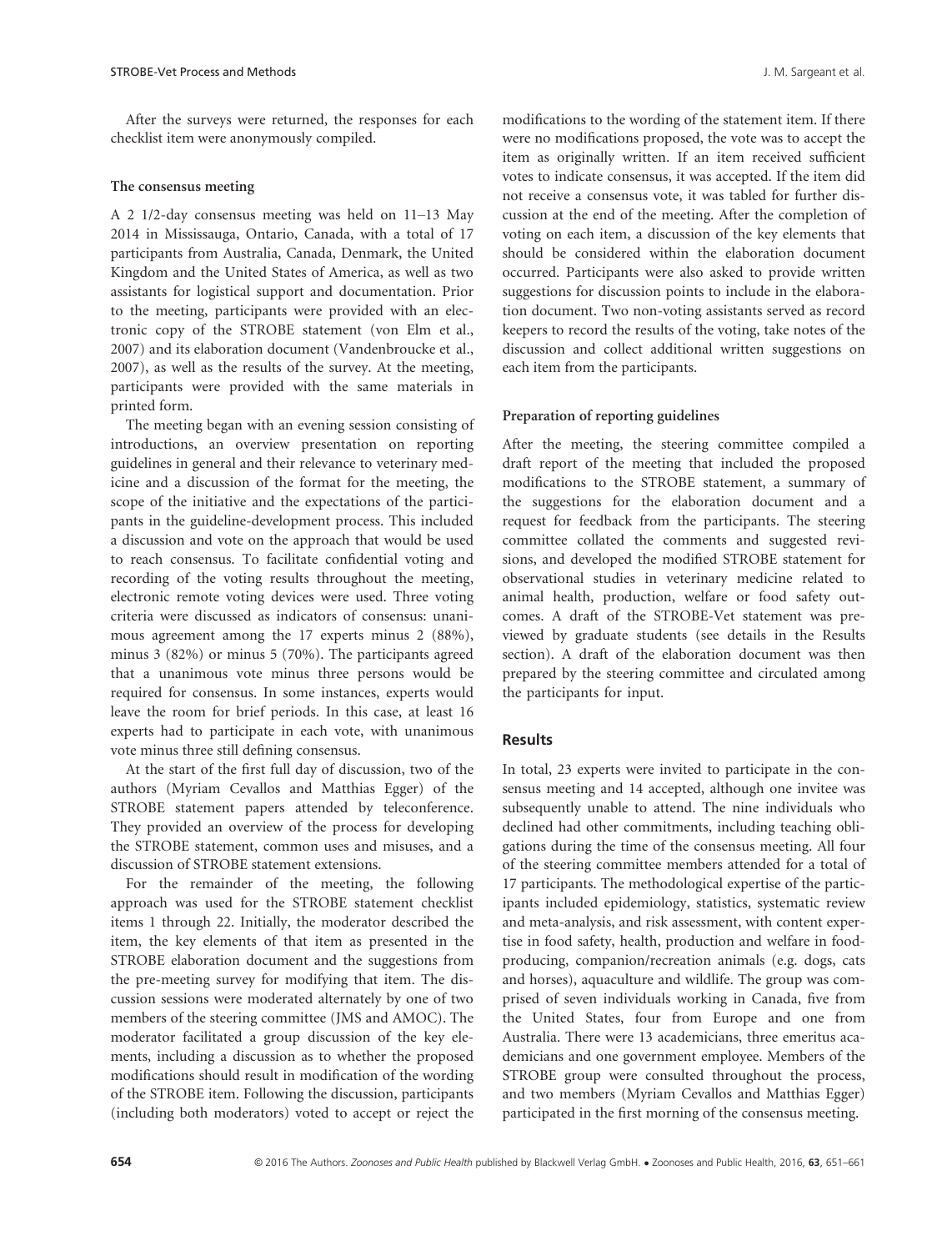Nineteen pre-meeting surveys were completed by 12 of the 13 invitees, all four steering committee members and three additional individuals who were invited to the consensus meeting, but were unable to attend. The individual who accepted the invitation but was subsequently unable to attend the meeting did not complete the pre-meeting survey.

The participants agreed that the scope would include observational studies using samples/information of animal origin with outcomes related to animal health, production, welfare or food safety. This wording was meant to encompass a broad range of veterinary research involving animals (including animal populations such as herds, farms or flocks), products of animal origin (such as meat or milk) or samples from animals (such as blood or faeces). Studies involving human health outcomes related to animal exposure were considered outside the scope of this initiative. For these studies, the original STROBE statement would be the appropriate guideline to use.

The participants agreed that the scope would include both observational studies of hypotheses (hypothesis-driven or hypothesis generating) and population-based descriptive studies, such as those estimating the frequency and distribution of disease. At least in the pre-harvest food safety literature, it is common for disease frequency estimates to be a key component of observational studies (Sargeant et al., 2011).

The majority of items (whether modified or not) received a consensus vote the first time that a vote was undertaken. Consensus was not achieved on the first vote for two items: item 4 and item 9. For item 4, the discussion revolved around whether the 'key elements' of study designs should be explicitly included in the item itself. For item 9, the discussion pertained to whether euthanasia represented a distinct source of bias (see further discussion, below).

To meet the needs for a STROBE statement for observational studies in veterinary research, the consensus was that the following 16 items on the STROBE checklist needed modification to make them more appropriate for veterinary medicine: 1 (title and abstract), 3 (objectives), 5 (setting), 6 (participants), 7 (variables), 8 (data sources/measurement), 9 (bias), 10 (study size), 12 (statistical methods), 13 (participants), 14 (descriptive data), 15 (outcome data), 16 (main results), 17 (other analyses), 19 (limitations) and 22 (funding) (Table 1). The participants identified the modification of these items as essential to the STROBE-Vet statement checklist, rather than solely having these issues discussed in the elaboration document.

Some of the modifications proposed to the STROBE statement were minor wording changes intended to provide more details for the veterinary community. For example, item 1b (abstract) was modified to include what the

participants identified as key components of an 'informative and balanced summary' (the wording used in the original STROBE statement).

Other modifications were more substantial. For instance, throughout the STROBE statement, reference is made to three common observational study designs (cohort, case– control and cross-sectional), with the wording of some reporting recommendations different for the three designs. However, in veterinary medicine, many observational studies do not adhere strictly to one of these three classical designs, and large population cohort studies are rare. Therefore, the STROBE-Vet statement does not make reference to the three common observational study designs, but rather focuses on reporting the key features related to the observational research. This modification impacted items 1a, 6, 12, 14 and 15 (Table 1). An example of an addition is item 7 (variables), which now calls for the specification of the putative causal structure (with a causal diagram being highly encouraged) for all hypothesis-driven studies. Another example is item 8 (data sources), which now calls for information on questionnaire development (if relevant). Also, throughout the STROBE statement, the word 'participant' is used. In veterinary medicine, there generally are two components to the concept of 'participant': the owner/manager of the animals included in the study population and the animals themselves. Rather than modifying the wording for participant throughout the checklist, a footnote was added to note this point and to recommend that relevant information concerning both types of 'participants' should be reported.

An issue that had relevance to several of the items was that of non-independence of observations (items 3, 5, 6, 7, 10, 12a, 13a, 13b, 13c, 14a, 14b and 15). It is common in veterinary medicine, particularly in livestock and shelter medicine (where companion animals are kennelled), for animals to be housed or managed in groups. Individuals within groups will tend to be more similar to each other with respect to outcome status compared to individuals in other groups, that is non-independence of observational units. It is necessary to account for any non-independence of the observational units in the design, sampling strategy and statistical analysis to avoid violating the assumption of independence underlying many statistical procedures. The non-independence of observational units may be hierarchical, for instance animals within pens, pens within barns, barns within same-owner facilities. However, this is not always the case. For example, some organizational structures may not be purely hierarchical (e.g. cross-classified data structures) and non-independence can also result from repeated samples taken over time from the same animal or facility (Dohoo et al., 2009). To be consistent with the REFLECT statement (O'Connor et al., 2010; Sargeant et al., 2010) [www.reflect-statement.org,](http://www.reflect-statement.org) 'organizational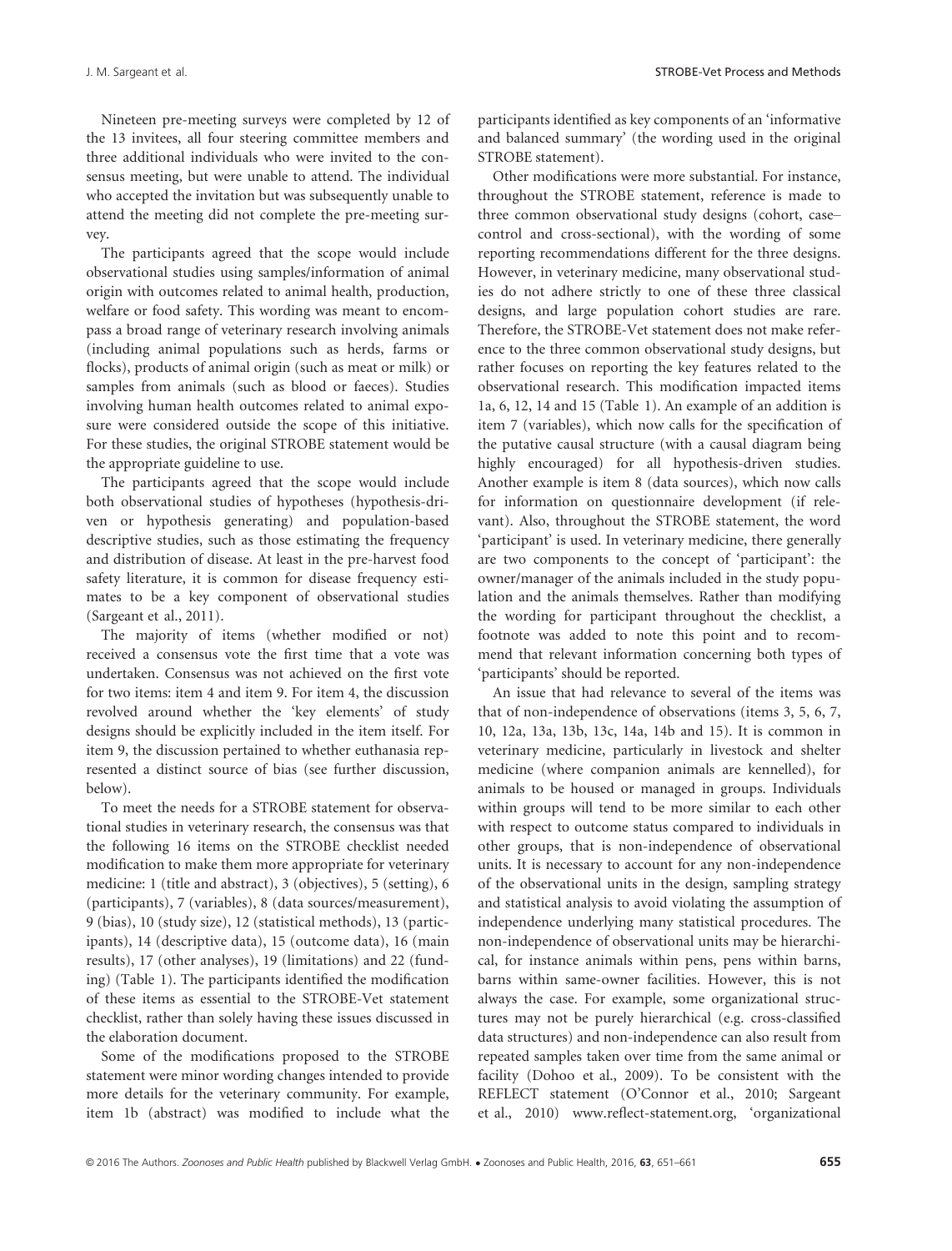| Table 1. Modifications to the original Strengthening the Reporting of Observational studies in Epidemiology (STROBE) statement checklist for the |  |  |  |  |  |  |
|--------------------------------------------------------------------------------------------------------------------------------------------------|--|--|--|--|--|--|
| STROBE-Vet statement                                                                                                                             |  |  |  |  |  |  |

|                                                        | Item           | STROBE recommendation                                                                                                                                                                                                                                                                                                                                                                                                                                                  | STROBE-Vet recommendation                                                                                                                                                                                                                                                                                                                                                                                                                                                                                                                                                                                                 |
|--------------------------------------------------------|----------------|------------------------------------------------------------------------------------------------------------------------------------------------------------------------------------------------------------------------------------------------------------------------------------------------------------------------------------------------------------------------------------------------------------------------------------------------------------------------|---------------------------------------------------------------------------------------------------------------------------------------------------------------------------------------------------------------------------------------------------------------------------------------------------------------------------------------------------------------------------------------------------------------------------------------------------------------------------------------------------------------------------------------------------------------------------------------------------------------------------|
| <b>Title and Abstract</b>                              | 1              | (a) Indicate the study's design with a commonly used<br>term in the title or the abstract<br>(b) Provide in the abstract an informative and balanced<br>summary of what was done and what was found                                                                                                                                                                                                                                                                    | (a) Indicate that the study was an observational study<br>and, if applicable, use a common study design term <sup>a</sup><br>(b) Indicate why the study was conducted, the design,<br>the results, the limitations and the relevance of the<br>findings                                                                                                                                                                                                                                                                                                                                                                   |
| Introduction<br>Background/<br>Rationale<br>Objectives | 2<br>3         | Explain the scientific background and rationale for the<br>investigation being reported<br>State specific objectives, including any pre-specified<br>hypotheses                                                                                                                                                                                                                                                                                                        | Explain the scientific background and rationale for the<br>investigation being reported<br>(a) State specific objectives, including any primary or<br>secondary pre-specified hypotheses or their absence<br>(b) Ensure that the level of organization <sup>b</sup> is clear for<br>each objective and hypothesis                                                                                                                                                                                                                                                                                                         |
| Methods<br>Study design<br>Setting                     | 4<br>5         | Present key elements of study design early in the paper<br>Describe the setting, locations and relevant dates,<br>including periods of recruitment, exposure, follow-up<br>and data collection                                                                                                                                                                                                                                                                         | Present key elements of study design early in the paper<br>(a) Describe the setting, locations and relevant dates,<br>including periods of recruitment, exposure, follow-up<br>and data collection<br>(b) If applicable, include information at each level of                                                                                                                                                                                                                                                                                                                                                             |
| Participants <sup>c</sup>                              | 6              | (a) Cohort study - Give the eligibility criteria, and the<br>sources and methods of selection of participants.<br>Describe methods of follow-up<br>Case-control study - Give the eligibility criteria, and the<br>sources and methods of case ascertainment and control<br>selection. Give the rationale for the choice of cases and<br>controls<br>Cross-sectional study - Give the eligibility criteria, and<br>the sources and methods of selection of participants | organization<br>(a) Describe the eligibility criteria for the owners/<br>managers and for the animals, at each relevant level<br>of organization                                                                                                                                                                                                                                                                                                                                                                                                                                                                          |
|                                                        |                | (b) Cohort study - For matched studies, give matching<br>criteria and number of exposed and unexposed<br>Case-control study - For matched studies, give<br>matching criteria and the number of controls per case                                                                                                                                                                                                                                                       | (b) Describe the sources and methods of selection for<br>the owners/managers and for the animals, at each<br>relevant level of organization<br>(c)Describe the method of follow-up<br>(d) For matched studies, describe matching criteria<br>and the number of matched individuals per subject<br>(e.g. number of controls per case)                                                                                                                                                                                                                                                                                      |
| Variables                                              | 7              | Clearly define all outcomes, exposures, predictors,<br>potential confounders and effect modifiers. Give<br>diagnostic criteria, if applicable                                                                                                                                                                                                                                                                                                                          | (a) Clearly define all outcomes, exposures, predictors,<br>potential confounders and effect modifiers. If<br>applicable, give diagnostic criteria<br>(b) Describe the level of organization at which each<br>variable was measured<br>(c) For hypothesis-driven studies, the putative causal<br>structure among variables should be described<br>(a diagram is strongly encouraged)                                                                                                                                                                                                                                       |
| Data sources/<br>measurement                           | 8 <sup>d</sup> | For each variable of interest, give sources of data and<br>details of methods of assessment (measurement).<br>Describe comparability of assessment methods if there<br>is more than one group                                                                                                                                                                                                                                                                          | (a) For each variable of interest, give sources of data<br>and details of methods of assessment (measurement).<br>If applicable, describe comparability of assessment<br>methods among groups and over time<br>(b) If a questionnaire was used to collect data, describe<br>its development, validation and administration<br>(c) Describe whether or not individuals involved in data<br>collection were blinded, when applicable<br>(d) Describe any efforts to assess the accuracy of the<br>data (including methods used for 'data cleaning' in<br>primary research or methods used for validating<br>secondary data) |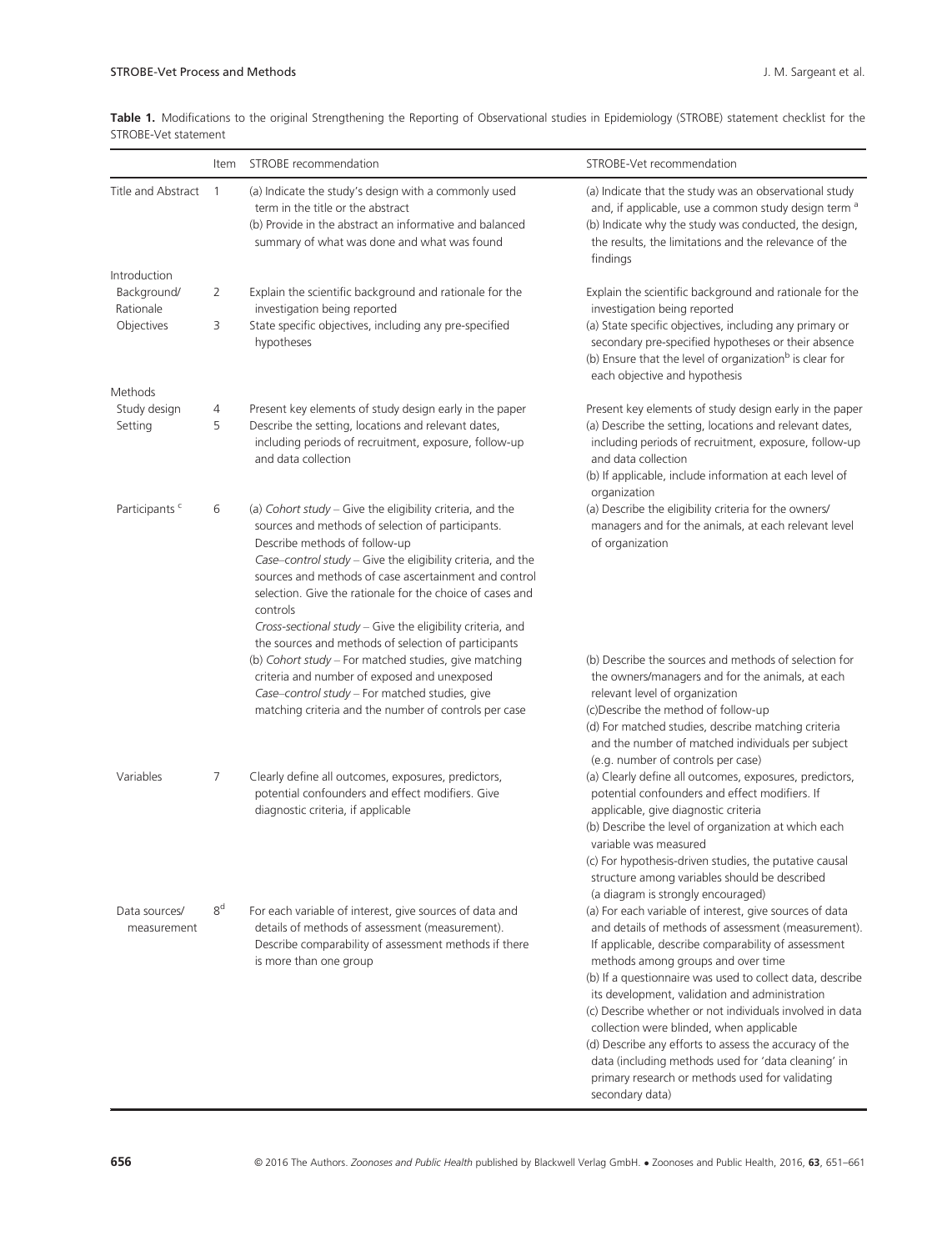## Table 1. (Continued)

|                                                                  | Item            | STROBE recommendation                                                                                                                                                                                                                                                                                                                                                                                                      | STROBE-Vet recommendation                                                                                                                                                                                                                                                                                                                                                                                  |
|------------------------------------------------------------------|-----------------|----------------------------------------------------------------------------------------------------------------------------------------------------------------------------------------------------------------------------------------------------------------------------------------------------------------------------------------------------------------------------------------------------------------------------|------------------------------------------------------------------------------------------------------------------------------------------------------------------------------------------------------------------------------------------------------------------------------------------------------------------------------------------------------------------------------------------------------------|
| <b>Bias</b>                                                      | 9               | Describe any efforts to address potential sources of bias                                                                                                                                                                                                                                                                                                                                                                  | Describe any efforts to address potential sources of bias<br>due to confounding, selection or information bias                                                                                                                                                                                                                                                                                             |
| Study size                                                       | 10              | Describe how the study size was arrived at                                                                                                                                                                                                                                                                                                                                                                                 | (a) Describe how the study size was arrived at for each<br>relevant level of organization<br>(b) Describe how non-independence of measurements<br>was incorporated into sample-size considerations,<br>if applicable<br>(c) If a formal sample-size calculation was used,<br>describe the parameters, assumptions and methods<br>that were used, including a justification for the effect<br>size selected |
| Quantitative<br>variables                                        | 11              | Explain how quantitative variables were handled in the<br>analyses. If applicable, describe which groupings were<br>chosen and why                                                                                                                                                                                                                                                                                         | Explain how quantitative variables were handled in the<br>analyses. If applicable, describe which groupings were<br>chosen and why                                                                                                                                                                                                                                                                         |
| Statistical<br>methods                                           | 12              | (a) Describe all statistical methods, including those used<br>to control for confounding                                                                                                                                                                                                                                                                                                                                   | (a) Describe all statistical methods for each objective,<br>at a level of detail sufficient for a knowledgeable<br>reader to replicate the methods. Include a description<br>of the approaches to variable selection, control of<br>confounding and methods used to control for non-<br>independence of observations                                                                                       |
|                                                                  |                 | (b) Describe any methods used to examine subgroups<br>and interactions<br>(c) Explain how missing data were addressed<br>(d) Cohort study $-$ If applicable, explain how loss to<br>follow-up was addressed<br>Case-control study- If applicable, explain how matching<br>of cases and controls was addressed<br>Cross-sectional study - If applicable, describe analytical<br>methods taking account of sampling strategy | (b) Describe the rationale for examining subgroups and<br>interactions and the methods used<br>(c) Explain how missing data were addressed<br>(d) If applicable, describe the analytical approach to<br>loss to follow-up, matching, complex sampling and<br>multiplicity of analyses                                                                                                                      |
|                                                                  |                 | (e) Describe any sensitivity analyses                                                                                                                                                                                                                                                                                                                                                                                      | (e) Describe any methods used to assess the robustness<br>of the analyses (e.g. sensitivity analyses or quantitative<br>bias assessment)                                                                                                                                                                                                                                                                   |
| Results                                                          |                 |                                                                                                                                                                                                                                                                                                                                                                                                                            |                                                                                                                                                                                                                                                                                                                                                                                                            |
| Participants                                                     | 13 <sup>d</sup> | (a) Report the numbers of individuals at each stage of study -<br>for example numbers potentially eligible, examined for<br>eligibility, confirmed eligible, included in the study,<br>completing follow-up and analysed                                                                                                                                                                                                   | (a) Report the numbers of owners/managers and<br>animals at each stage of study and at each relevant<br>level of organization, for example, numbers eligible,<br>included in the study, completing follow-up and<br>analysed                                                                                                                                                                               |
|                                                                  |                 | (b) Give reasons for non-participation at each stage                                                                                                                                                                                                                                                                                                                                                                       | (b) Give reasons for non-participation at each stage<br>and at each relevant level of organization                                                                                                                                                                                                                                                                                                         |
|                                                                  |                 | (c) Consider use of a flow diagram                                                                                                                                                                                                                                                                                                                                                                                         | (c) Consider use of a flow diagram and/or a diagram of<br>the organizational structure                                                                                                                                                                                                                                                                                                                     |
| Descriptive data<br>on exposures<br>and potential<br>confounders | 14 <sup>d</sup> | (a) Give characteristics of study participants (e.g.<br>demographic, clinical, social) and information on<br>exposures and potential confounders                                                                                                                                                                                                                                                                           | (a) Give characteristics of study participants (e.g.<br>demographic, clinical, social) and information on<br>exposures and potential confounders by group and<br>level of organization, if applicable                                                                                                                                                                                                      |
|                                                                  |                 | (b) Indicate number of participants with missing data<br>for each variable of interest                                                                                                                                                                                                                                                                                                                                     | (b) Indicate number of participants with missing data<br>for each variable of interest and at all relevant levels<br>of organization                                                                                                                                                                                                                                                                       |
|                                                                  |                 | (c) Cohort study – Summarize follow-up time (e.g.<br>average and total amount)                                                                                                                                                                                                                                                                                                                                             | (c) Summarize follow-up time (e.g. average and total<br>amount), if appropriate to the study design                                                                                                                                                                                                                                                                                                        |
| Outcome data                                                     | 15 <sup>d</sup> | Cohort study - Report numbers of outcome events or<br>summary measures over time                                                                                                                                                                                                                                                                                                                                           | (a) Report outcomes as appropriate for the study<br>design and summarize at all relevant levels of<br>organization                                                                                                                                                                                                                                                                                         |
|                                                                  |                 | Case-control study - Report numbers in each exposure<br>category, or summary measures of exposure                                                                                                                                                                                                                                                                                                                          | (b) For proportions and rates, report the numerator<br>and denominator                                                                                                                                                                                                                                                                                                                                     |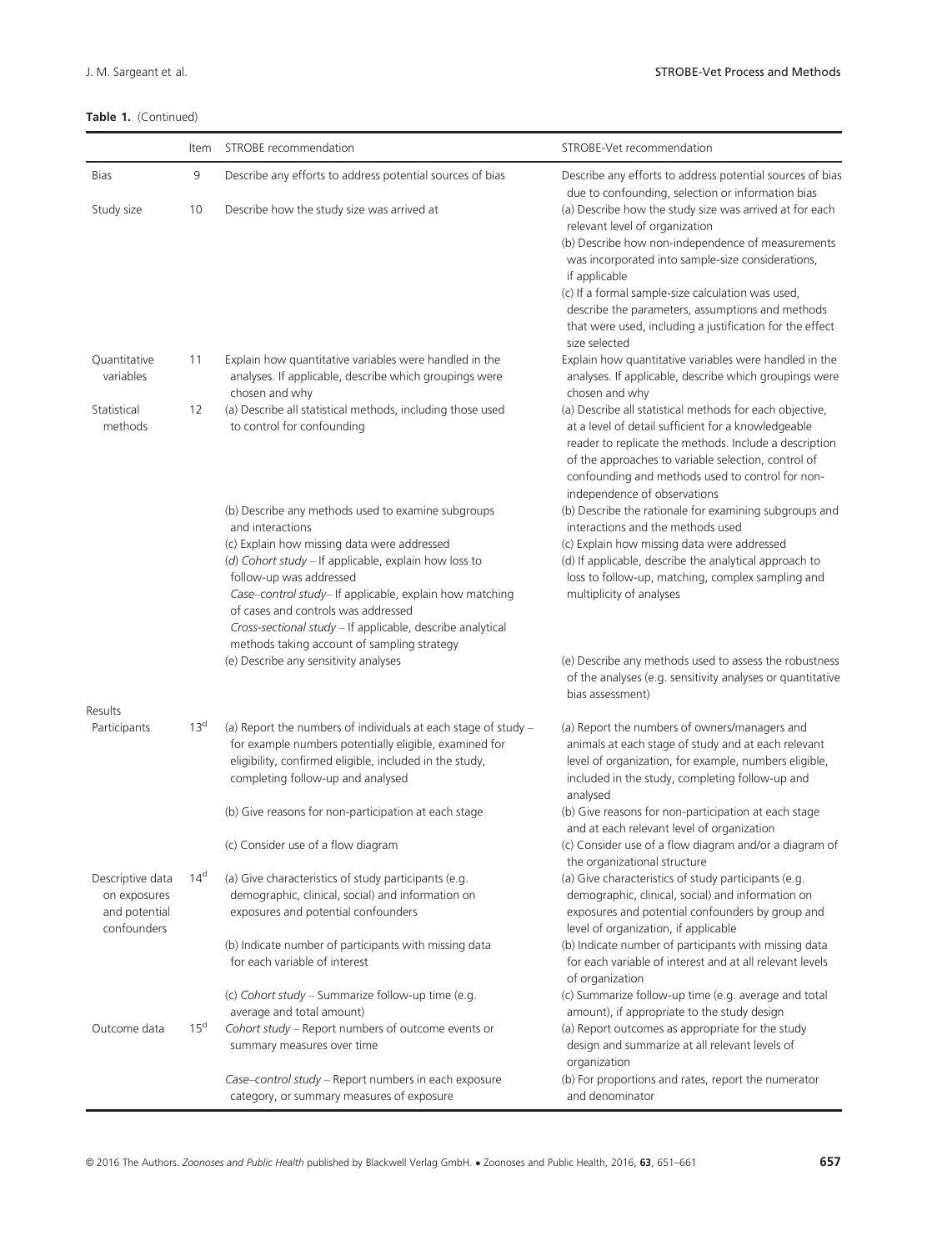#### Table 1. (Continued)

|                              | <b>Item</b> | STROBE recommendation                                                                                                                                                                                                                                                                                      | STROBE-Vet recommendation                                                                                                                                                                                                                                                                                                                                                                                                                                                                                                                                                                                           |
|------------------------------|-------------|------------------------------------------------------------------------------------------------------------------------------------------------------------------------------------------------------------------------------------------------------------------------------------------------------------|---------------------------------------------------------------------------------------------------------------------------------------------------------------------------------------------------------------------------------------------------------------------------------------------------------------------------------------------------------------------------------------------------------------------------------------------------------------------------------------------------------------------------------------------------------------------------------------------------------------------|
| Main results                 | 16          | Cross-sectional study - Report numbers of outcome<br>events or summary measures<br>(a) Give unadjusted estimates and, if applicable, confounder-<br>adjusted estimates and their precision (e.g. 95% confidence<br>interval). Make clear which confounders were adjusted for<br>and why they were included | (c) For continuous outcomes, report the number of<br>observations and a measure of variability<br>(a) Give unadjusted estimates and, if applicable,<br>adjusted estimates and their precision (e.g. 95%<br>confidence interval). Make clear which confounders<br>and interactions were adjusted. Report all relevant<br>parameters that were part of the model                                                                                                                                                                                                                                                      |
|                              |             | (b) Report category boundaries when continuous variables<br>were categorized<br>(c) If relevant, consider translating estimates of relative risk<br>into absolute risk for a meaningful time period                                                                                                        | (b) Report category boundaries when continuous<br>variables were categorized<br>(c) If relevant, consider translating estimates of relative<br>risk into absolute risk for a meaningful time period                                                                                                                                                                                                                                                                                                                                                                                                                 |
| Other analyses               | 17          | Report other analyses done-for example analyses of<br>subgroups and interactions, and sensitivity analyses                                                                                                                                                                                                 | Report other analyses done, such as sensitivity/<br>robustness analysis and analysis of subgroups                                                                                                                                                                                                                                                                                                                                                                                                                                                                                                                   |
| Discussion                   |             |                                                                                                                                                                                                                                                                                                            |                                                                                                                                                                                                                                                                                                                                                                                                                                                                                                                                                                                                                     |
| Key results                  | 18          | Summarize key results with reference to study objectives                                                                                                                                                                                                                                                   | Summarize key results with reference to study<br>objectives                                                                                                                                                                                                                                                                                                                                                                                                                                                                                                                                                         |
| Strengths and<br>Limitations | 19          | Discuss limitations of the study, taking into account sources of<br>potential bias or imprecision. Discuss both direction and<br>magnitude of any potential bias                                                                                                                                           | Discuss strengths and limitations of the study, taking<br>into account sources of potential bias or imprecision.<br>Discuss both direction and magnitude of any<br>potential bias                                                                                                                                                                                                                                                                                                                                                                                                                                   |
| Interpretation               | 20          | Give a cautious overall interpretation of results considering<br>objectives, limitations, multiplicity of analyses, results from<br>similar studies and other relevant evidence                                                                                                                            | Give a cautious overall interpretation of results<br>considering objectives, limitations, multiplicity of<br>analyses, results from similar studies and other<br>relevant evidence                                                                                                                                                                                                                                                                                                                                                                                                                                  |
| Generalizability             | 21          | Discuss the generalizability (external validity) of the study results                                                                                                                                                                                                                                      | Discuss the generalizability (external validity) of the<br>study results                                                                                                                                                                                                                                                                                                                                                                                                                                                                                                                                            |
| Other information            |             |                                                                                                                                                                                                                                                                                                            |                                                                                                                                                                                                                                                                                                                                                                                                                                                                                                                                                                                                                     |
| Transparency                 | 22          | Give the source of funding and the role of the funders for the<br>present study and, if applicable, for the original study on which<br>the present article is based                                                                                                                                        | (a) Funding $-$ Give the source of funding and the role<br>of the funders for the present study and, if applicable,<br>for the original study on which the present article is<br>based<br>(b) Conflicts of interest - Describe any conflicts of<br>interest, or lack thereof, for each author<br>(c) Describe the authors' roles- Provision of an<br>authors' declaration of transparency is recommended<br>(d) Ethical approval - Include information on ethical<br>approval for use of animal and human subjects<br>(e) Quality standards - Describe any quality standards<br>used in the conduct of the research |

aUnderlined text represents modifications or additions to the original STROBE wording.

bLevel of organization recognizes that observational studies in veterinary research often deal with repeated measures (within an animal or herd) or animals that are maintained in groups (such as pens and herds); thus, the observations are not statistically independent. This non-independence has profound implications for the design, analysis and results of these studies.

<sup>c</sup>The word 'participant' is used in the STROBE statement. However, for the veterinary version, it is understood that 'participant' should be addressed for both the animal owner/manager and for the animals themselves.

<sup>d</sup>Give such information separately for cases and controls in case–control studies and, if applicable, for exposed and unexposed groups in cohort and cross-sectional studies.

structure' was used rather than 'hierarchy' throughout the STROBE-Vet statement. In addition to modifying the wording of relevant checklist items, the elaboration document includes discussion of this issue.

The final item in the STROBE checklist pertains to funding sources. The STROBE-Vet statement substantially expands this item to encompass the broader concept of 'transparency'. Using numbered subitems, the transparency item addresses sources of funding, conflicts of interest, authors' roles, ethical approval (animal, human or data use, as applicable) and the use of any quality standards.

There was considerable discussion during the meeting on the significance of euthanasia in veterinary medicine. It is possible, and common under some disease or production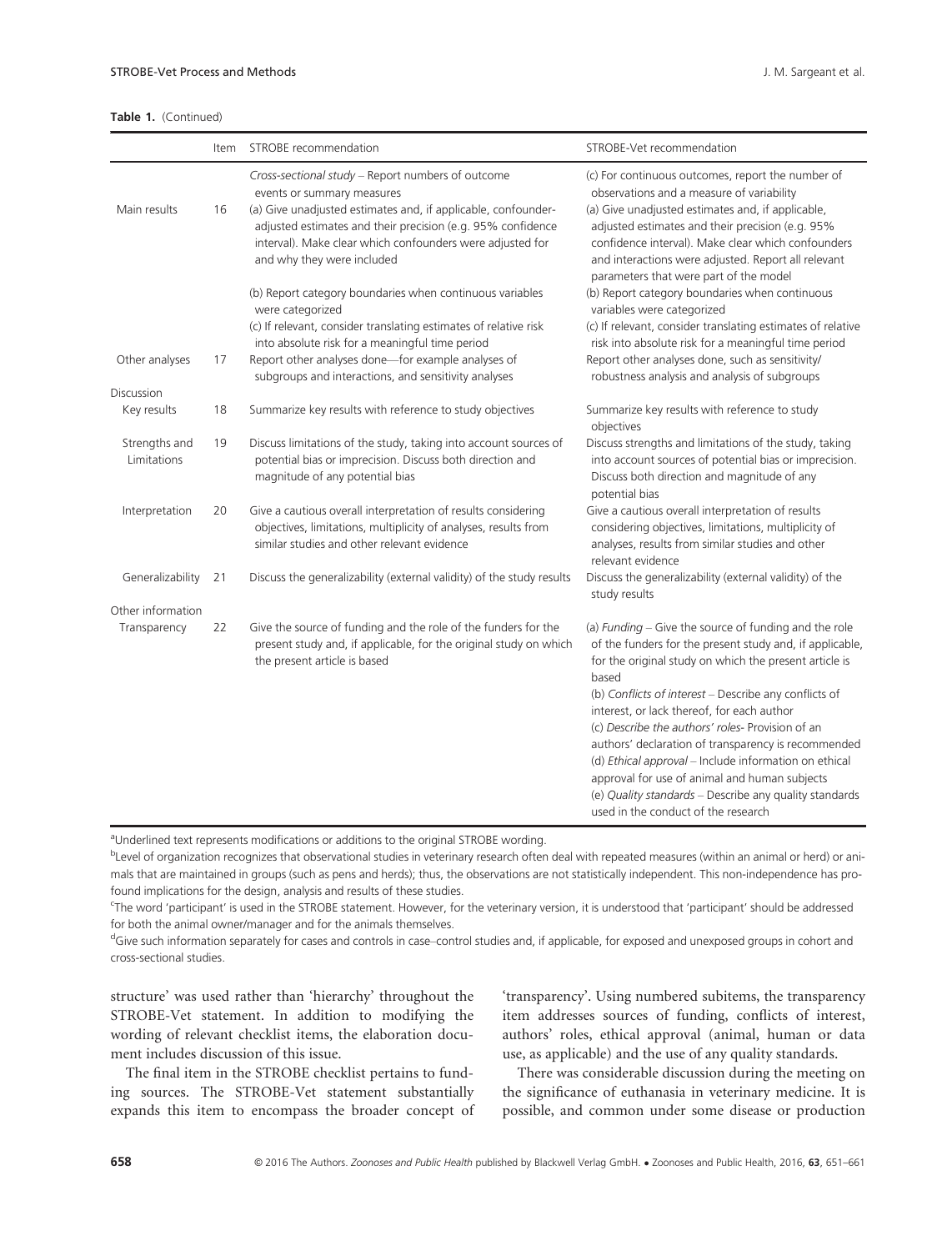circumstances, for animals to be euthanized or electively culled during studies. There is no equivalent to this in human medicine; therefore, much discussion was devoted to this topic. Although the participants agreed that the occurrence and frequency of euthanasia or culling should be reported in studies where it occurred, there were differing opinions as to whether euthanasia is a distinct issue related to the potential for information or selection bias, or whether it is just a component of a death/survival outcome that needs to be reported. At the end of the meeting, a vote was held and the consensus was to include a discussion of euthanasia in the elaboration document, but not to modify the wording within the STROBE-Vet expansion.

The draft statement was previewed by 17 graduate students from two graduate student journal clubs (Epidemiology Journal Club and Ruminant Group Journal Club) in the Department of Population Medicine at the University of Guelph. The students identified phrases for which they would like clarification or further explanation. Their comments were incorporated into the elaboration document.

# Discussion

Here, the development of an extension to the STROBE statement for reporting observational studies in veterinary research is described. The intention of these guidelines, in concordance with the STROBE statement, is to provide guidance for authors when describing the design and results of observational studies. The guidelines are also useful for editors, peer reviewers and readers of observational study reports. It is intended that these guidelines will be applicable to the broad range of research questions addressed in veterinary medicine using observational studies, including studies in which the objective was to describe disease occurrence, exploratory studies used to generate hypotheses and hypothesis-driven studies. The guidelines are applicable to research conducted in both developed and developing nations. It is not the intention for these guidelines to be prescriptive regarding format or order of reporting based on the item numbering. The items in the STROBE-Vet expansion were ordered to correspond to the items in the STROBE statement, which follows the typical order of sections within a scientific manuscript. It is important that all of the relevant checklist items are addressed in sufficient detail within a manuscript.

The STROBE-Vet guidelines are also not intended to be prescriptive about the conduct of observational studies, but rather they focus on the clarity of reporting similar to that of the STROBE statement (Vandenbroucke, 2007). Likewise, the STROBE-Vet statement is also not intended to be used as a tool to assess the quality of the research design or execution (von Elm et al., 2007). Both the issue of prescriptive design and use for quality assessment have been

identified in the literature as misuses of the STROBE statement (da Costa et al., 2011). There are several systematic reviews published on quality assessment tools for observational research (Sanderson et al., 2007; Shamliyan et al., 2010; Jarde et al., 2012).

The guidelines presented herein represent the consensus of a group of individuals deemed to be experts in observational studies in veterinary research, and thus, the results represent expert opinion. A systematic review of published literature was not conducted for any of the items, and published evidence was not always available to support modification to or inclusion of an item. The steering committee attempted to balance content expertise and, to some extent, geographical location of the selected participants. However, the existing networks of the steering committee members influenced participant selection, the necessity for the experts to self-fund their travel resulted in a predominance of North American experts, and the steering committee members knew each other professionally prior to this initiative. Therefore, there is the potential for selection bias to have impacted our results. We expect that these guidelines will evolve over time and we welcome comments or suggestions. When used in conjunction with the Explanation and Elaboration document, we expect that these guidelines will lead to improved reporting of observational research in veterinary medicine.

# Participating Members of the Consensus Meeting and Steering Committee

#### Steering committee

Jan M. Sargeant (Centre for Public Health and Zoonoses and Department of Population Medicine, Ontario Veterinary College, University of Guelph, Guelph, Canada, N1G 2W1),

Annette M. O'Connor (Veterinary Diagnostic and Production Animal Medicine, Iowa State University, Ames, IA 50011),

Ian R. Dohoo (Department of Health Management, Atlantic Veterinary College, University of P.E.I., Charlottetown, P.E.I., Canada, C1A 4P3) and

Hollis N. Erb (Department of Population Medicine & Diagnostic Sciences, Cornell University College of Veterinary Medicine, Ithaca, NY, 14853).

Meeting participants (in alphabetical order):

Phillip Dixon (Department of Statistics, Iowa State University, Ames, IA),

Annette K. Ersbøll (National Institute of Public Health, University of Southern Denmark, Copenhagen, Denmark),

S. Wayne Martin (Department of Population Medicine, Ontario Veterinary College, University of Guelph, Guelph, Canada),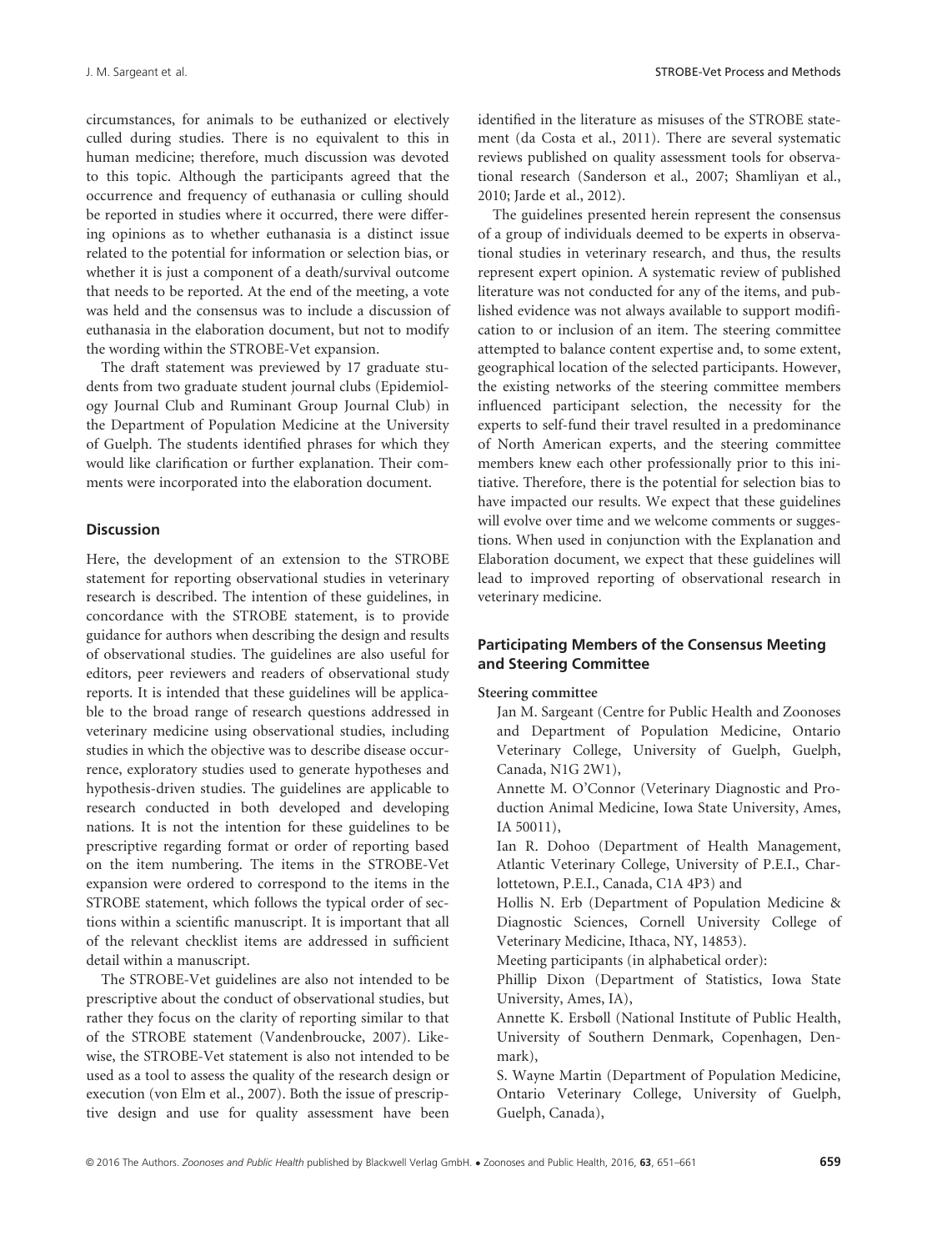Paul S. Morley (Department of Clinical Sciences, College of Veterinary Medicine and Biomedical Sciences, Colorado State University, Fort Collins, USA),

Liza R. Nielsen (Department of Large Animal Sciences, Faculty of Health and Medical Sciences, University of Copenhagen, Copenhagen, Denmark),

David L. Pearl (Department of Population Medicine, Ontario Veterinary College, University of Guelph, Guelph, Canada),

Dirk U. Pfeiffer (Department of Production and Population Health, Royal Veterinary College, University of London, London, UK),

Javier Sanchez (Department of Health Management, Atlantic Veterinary College, University of P.E.I., Charlottetown, P.E.I., Canada),

Henrik Stryhn (Department of Health Management, Atlantic Veterinary College, University of P.E.I., Charlottetown, P.E.I., Canada),

Mary E. Torrence (Food and Drug Administration, Center for Food Safety and Applied Nutrition, College Park, MD, USA),

Hakan Vigre (Unit for Genomic Epidemiology, National Food Institute, Technical University of Denmark, Lyngby, Denmark),

Cheryl Waldner (Department of Clinical Sciences, Western College of Veterinary Medicine, University of Saskatchewan, Saskatoon, Saskatchewan, Canada) and

Michael Ward (Faculty of Veterinary Science, University of Sydney, NSW, Australia).

## STROBE Participants at the Veterinary Workshop

Myriam Cevallos (Institute of Social and Preventive Medicine, University of Bern, Bern, Switzerland) and Matthias Egger (Professor of Epidemiology and Public Health, ISPM, University of Bern, Bern, Switzerland).

## Acknowledgements

The authors thank Danielle Julien and Ashley Whiteman for keeping notes and compiling votes at the meeting and Ashley Whiteman for logistical support in organizing the meeting.

# Potential Conflicts of Interest

None of the authors have conflicts of interest to declare.

## References

Boutron, I., D. Moher, D. G. Altman, K. F. Schulz, P. Ravaud, and C. Group, 2008: Methods and processes of the CON-SORT Group: example of an extension for trials assessing

nonpharmacologic treatments. Ann. Intern. Med., 148, W60– W66.

- da Costa, B. R., M. Cevallos, D. G. Altman, A. W. Rutjes, and M. Egger, 2011: Uses and misuses of the STROBE statement: bibliographic study. BMJ Open 1, e000048.
- Dohoo, I. R., S. W. Martin, and H. Stryhn, 2009: Veterinary Epidemiologic Research. VER Incorporated, Charlottetown, Canada.

von Elm, E., D. G. Altman, M. Egger, S. J. Pocock, P. C. Gotzsche, J. P. Vandenbroucke, and S. Initiative, 2007: Strengthening the Reporting of Observational Studies in Epidemiology (STROBE) statement: guidelines for reporting observational studies. BMJ 335, 806–808.

Field, N., T. Cohen, M. J. Struelens, D. Palm, B. Cookson, J. R. Glynn, V. Gallo, M. Ramsay, P. Sonnenberg, D. Maccannell, A. Charlett, M. Egger, J. Green, P. Vineis, and I. Abubakar, 2014: Strengthening the Reporting of Molecular Epidemiology for Infectious Diseases (STROME-ID): an extension of the STROBE statement. Lancet Infect. Dis. 14, 341–352.

Gallo, V., M. Egger, V. McCormack, P. B. Farmer, J. P. Ioannidis, M. Kirsch-Volders, G. Matullo, D. H. Phillips, B. Schoket, U. Stromberg, R. Vermeulen, C. Wild, M. Porta, and P. Vineis, 2012: STrengthening the Reporting of OBservational studies in Epidemiology - Molecular Epidemiology (STROBE-ME): an extension of the STROBE statement. Eur. J. Clin. Invest. 42, 1–16.

Groenwold, R. H., A. M. Van Deursen, A. W. Hoes, and E. Hak, 2008: Poor quality of reporting confounding bias in observational intervention studies: a systematic review. Ann. Epidemiol. 18, 746–751.

Jarde, A., J.-M. Losilla, and J. Vives, 2012: Methodological quality assessment tools of non-experimental studies: a systematic review. Anales de Psicología/Annals of Psychology 28, 12.

Little, J., J. P. Higgins, J. P. Ioannidis, D. Moher, F. Gagnon, E. von Elm, M. J. Khoury, B. Cohen, G. Davey-Smith, J. Grimshaw, P. Scheet, M. Gwinn, R. E. Williamson, G. Y. Zou, K. Hutchings, C. Y. Johnson, V. Tait, M. Wiens, J. Golding, C. van Duijn, J. McLaughlin, A. Paterson, G. Wells, I. Fortier, M. Freedman, M. Zecevic, R. King, C. Infante-Rivard, A. Stewart, and N. Birkett, 2009: Strengthening the reporting of genetic association studies (STREGA): an extension of the STROBE statement. Eur. J. Epidemiol. 24, 37–55.

Moher, D., K. F. Schulz, and D. G. Altman, 2001: The CON-SORT statement: revised recommendations for improving the quality of reports of parallel-group randomised trials. Lancet 357, 1191–1194.

- Moher, D., K. F. Schulz, I. Simera, and D. G. Altman, 2010: Guidance for developers of health research reporting guidelines. PLoS Med. 7, e1000217.
- O'Connor, A. M., J. M. Sargeant, I. A. Gardner, J. S. Dickson, M. E. Torrence, C. E. Dewey, I. R. Dohoo, R. B. Evans, J. T. Gray, M. Greiner, G. Keefe, S. L. Lefebvre, P. S. Morley, A. Ramirez, W. Sischo, D. R. Smith, K. Snedeker, J. Sofos, M. P. Ward, and R. Wills, 2010: The REFLECT statement: methods